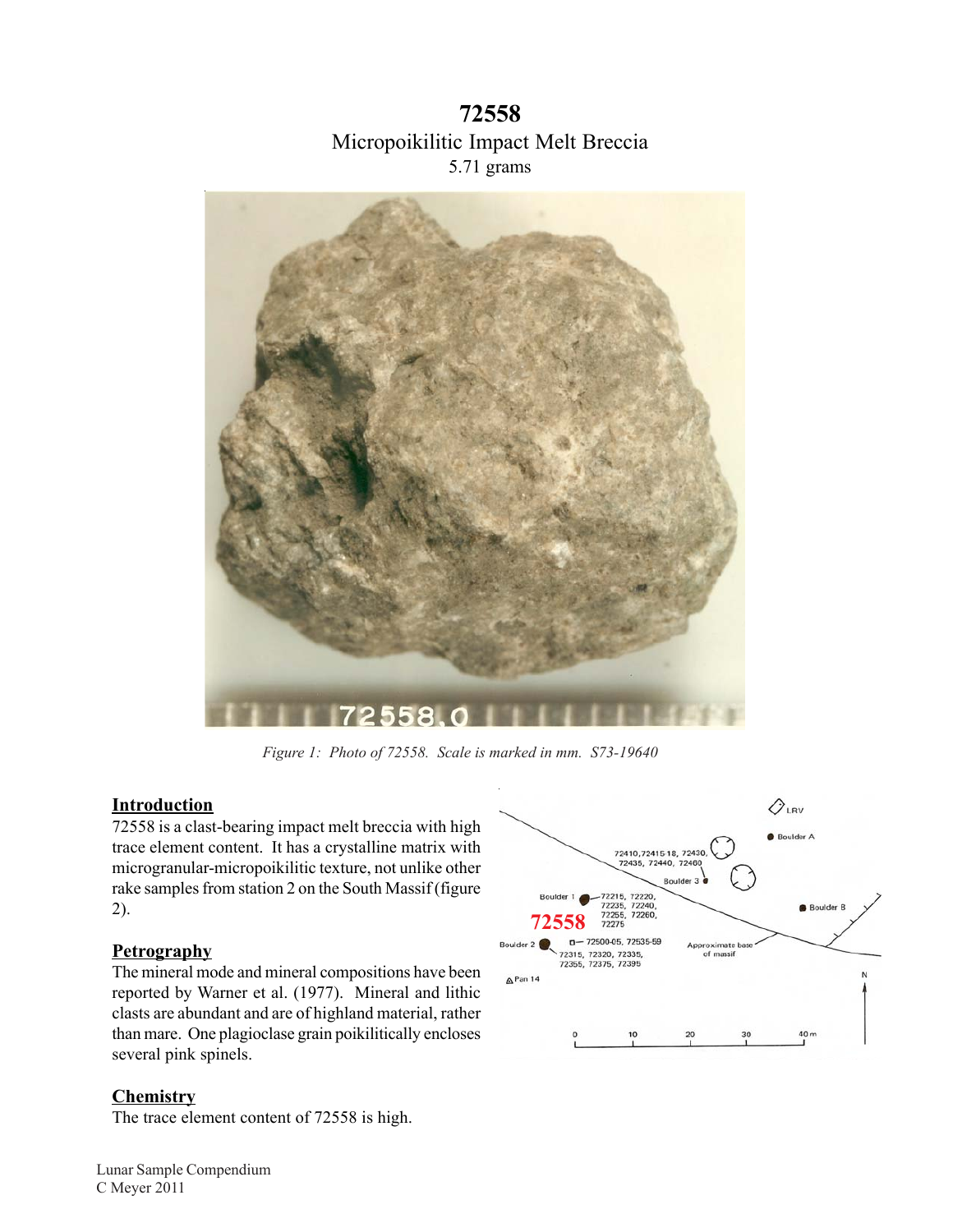

*72558,5 by C Meyer @50x. by C Meyer @50x.* 

## **Radiogenic age dating**

72558 has a poorly defined Ar/Ar plateau as determined by Dalrymple and Ryder (1996)(figure 4).

## **Processing**

There are only two thin sections of this important sample. They should be searched for stray zircons.



*Figure 4: Attempted age measurement by Dalrymple and Ryder (1996).* 



*Figure 2a: Photomicrographs of thin section Figure 2b: Photomicrographs of thin section 72558,6* 



*Figure 3: Pyroxene and a few olivine analyses (Warner et al. 1977).*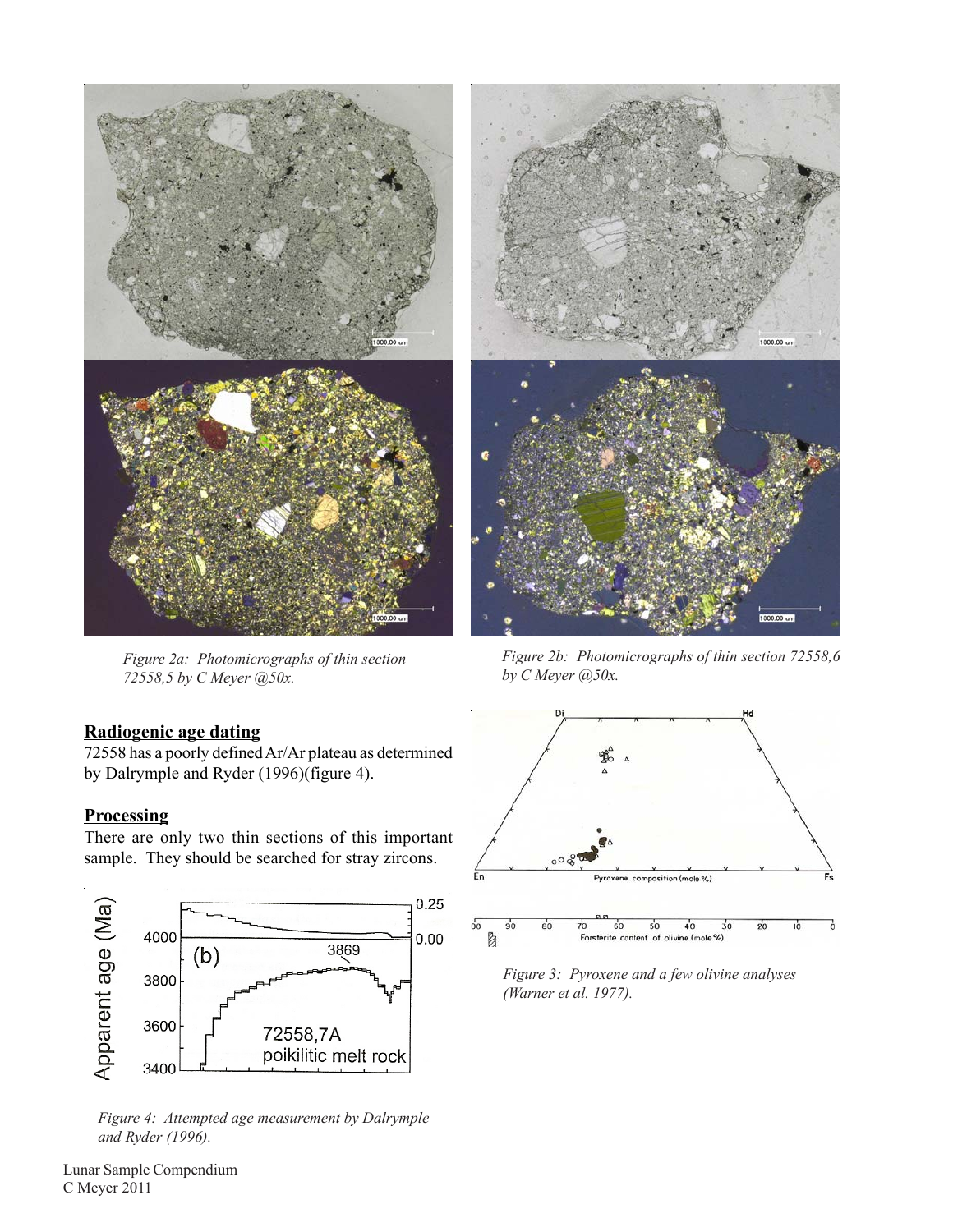# **Mineral Mode ( Warner et al. 1977) Table 1. Chemical composition of 72558**

| reference<br>weight<br>SiO <sub>2</sub> %<br>TiO <sub>2</sub><br>Al2O3<br>FeO<br>MnO<br>MgO<br>CaO<br>Na2O<br>K20<br>P <sub>2</sub> O <sub>5</sub><br>S %<br>sum | 47.2<br>1.6<br>17.4<br>10.6<br>0.13<br>10.7<br>10.7<br>0.68<br>0.25 | Dalrymple96 Warner77<br>(c) 50.2<br>(c) 0.76<br>(c) 19.4<br>(a) 8.5<br>(c) 0.16<br>(c) 8.7<br>$(c)$ 11.3<br>(a)<br>0.85<br>0.57<br>(a)<br>0.25 | (b)<br>(b)<br>(b)<br>(b)<br>(b)<br>(b)<br>(b)<br>(b)<br>(b)<br>(b) | Matrix<br>Mineral clasts<br>Lithic clasts<br>Mineral clasts<br>Plagioclase<br>Olivine/Pyroxene<br>Opaque<br>Metal/troilite<br>Other | Vol. %<br>51.9<br>9<br>39.1<br>4.8<br>4.1<br>0.1 |
|------------------------------------------------------------------------------------------------------------------------------------------------------------------|---------------------------------------------------------------------|------------------------------------------------------------------------------------------------------------------------------------------------|--------------------------------------------------------------------|-------------------------------------------------------------------------------------------------------------------------------------|--------------------------------------------------|
| Sc ppm<br>V                                                                                                                                                      | 18.9                                                                | (a)                                                                                                                                            |                                                                    | Lithic Clasts                                                                                                                       |                                                  |
| Cr<br>Co<br>Ni<br>Cu<br>Zn<br>Ga                                                                                                                                 | 1642<br>38<br>314                                                   | 1095<br>(a)<br>(a)<br>(a)                                                                                                                      |                                                                    | <b>ANT</b><br>Devit. Anorthosite<br>Breccia<br>Other                                                                                | 38.8<br>0.1<br>0.2                               |
| Ge ppb<br>As                                                                                                                                                     |                                                                     |                                                                                                                                                |                                                                    | Percent of matrix                                                                                                                   |                                                  |
| Se<br>Rb<br>Sr<br>Y                                                                                                                                              | 10<br>176                                                           | (a)<br>(a)                                                                                                                                     |                                                                    | Plagioclase<br>Olivine/pyroxene<br>Opaque                                                                                           | 53.9<br>40.9<br>1.7                              |
| Zr<br>Nb<br>Mo<br>Ru<br>Rh<br>Pd ppb<br>Ag ppb<br>Cd ppb<br>In ppb                                                                                               | 530                                                                 | (a)                                                                                                                                            |                                                                    | Metal/troilite<br>Other                                                                                                             | 0.5<br>3                                         |
| Sn ppb<br>Sb ppb<br>Te ppb<br>Cs ppm<br>Ba                                                                                                                       | 0.36<br>434                                                         | (a)<br>(a)                                                                                                                                     |                                                                    | C Meyer<br>2011                                                                                                                     | 72558<br>5.71 g                                  |
| La<br>Сe                                                                                                                                                         | 40.4<br>104.2                                                       | (a)<br>(a)                                                                                                                                     |                                                                    | ,0                                                                                                                                  | ,1                                               |
| Pr<br>Nd<br>Sm<br>Eu                                                                                                                                             | 69<br>18.3<br>1.89                                                  | (a)<br>(a)<br>(a)                                                                                                                              |                                                                    | 4.9 g                                                                                                                               | PB                                               |
| Gd<br>Tb<br>Dy<br>Ho<br>Er                                                                                                                                       | 3.8                                                                 | (a)                                                                                                                                            |                                                                    |                                                                                                                                     | ,5<br>,6<br>TS                                   |
| Tm<br>Yb<br>Lu<br>Hf<br>Ta<br>W ppb<br>Re ppb                                                                                                                    | 13.4<br>1.9<br>14.5<br>1.77                                         | (a)<br>(a)<br>(a)<br>(a)                                                                                                                       |                                                                    |                                                                                                                                     |                                                  |
| Os ppb<br>Ir ppb<br>Pt ppb<br>Au ppb                                                                                                                             | 8.8<br>9.8                                                          | (a)<br>(a)                                                                                                                                     |                                                                    |                                                                                                                                     |                                                  |
| Th ppm<br>U ppm                                                                                                                                                  | 7.1<br>1.88                                                         | (a)<br>(a)                                                                                                                                     |                                                                    |                                                                                                                                     |                                                  |

*technique: (a) INAA, (b) broad beam e. probe, (c ) fused bead e. probe* 

Lunar Sample Compendium C Meyer 2011